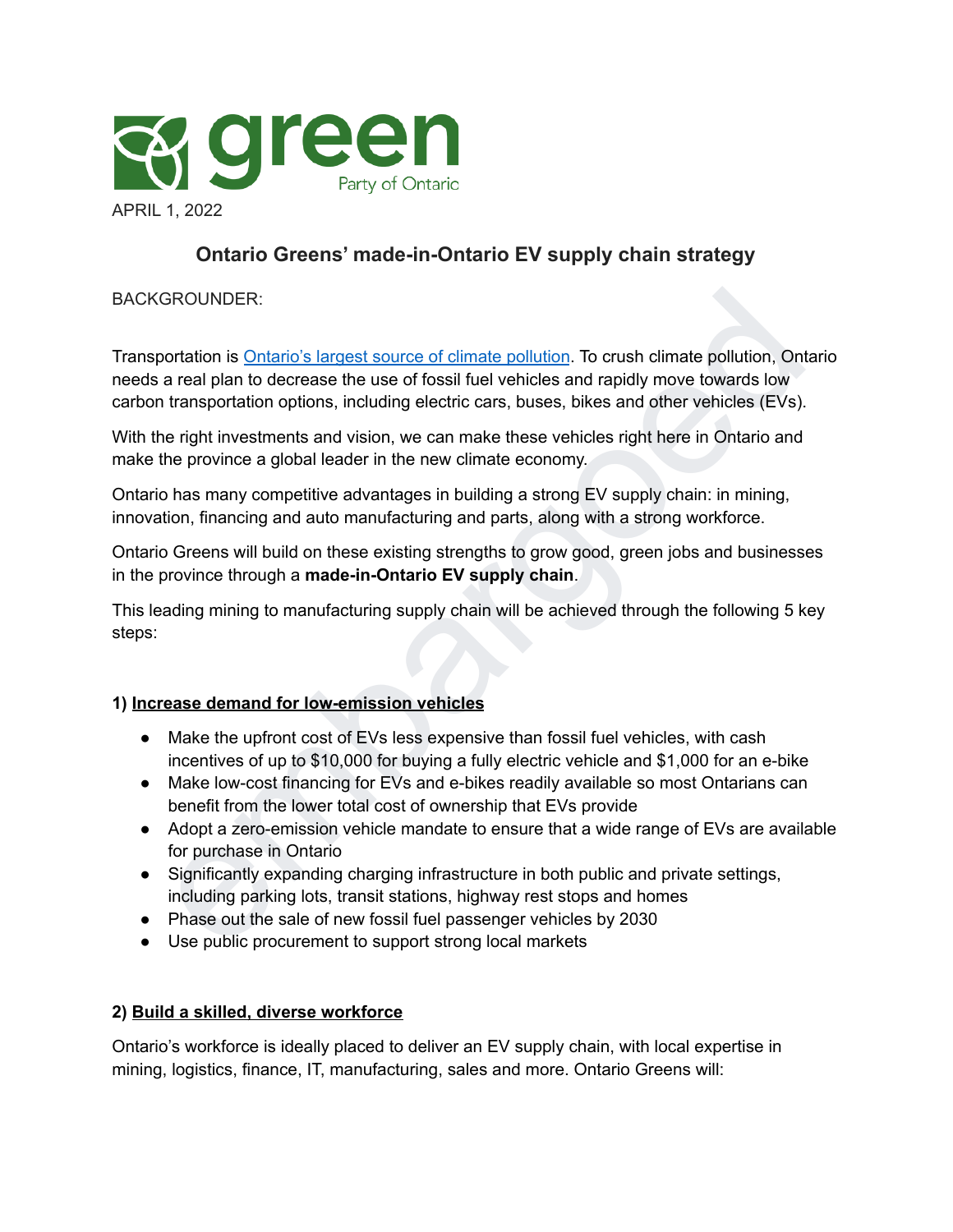- Bring 60,000 diverse, young people into the green workforce through:
	- Targeted recruitment of underrepresented groups such as women, Indigenous people, and racialized communities,
	- One year of free green career tuition at Ontario community colleges
	- One year of paid, on-the-job apprenticeships.
- Develop standards and certifications for green careers, e.g. Electric Vehicle Mechanic
- Make training subsidies available for small businesses to upskill employees

**3) Increase sustainable, circular and Indigenous-led access to critical minerals and metals**, through:

- Respectful recognition and support of Indigenous climate leadership, and Indigenous protected and conserved areas, including amending the Mining Act to comply with UNDRIP, the United Nations Declaration on the Rights of Indigenous Peoples,
- Improvements in water protection and better enforcement of the polluter pay principle will keep pollution out of lakes and rivers, so that mines become better neighbours, and
- Minimizing the need for mining by fostering zero waste and a circular economy that keeps valuable resources in active use.

## **4) Unlock low carbon inputs for EVs**

- Double Ontario's electricity supply and eliminate fossil-fuelled generation as soon as practicable, including eliminating fossil gas by 2030.
- Our policies that support clean materials and products, will make low-carbon steel, plastic, carbon black and other necessary inputs available to build a low-carbon EV supply chain

## **5) Scale up EV innovation and production**

- **ease sustainable, circular and Indigenous-led access to critical minerals and**<br>
t, through:<br>
Respectful recognition and support of Indigenous climate leadership, and Indigenous<br>
protected and conserved areas, including am • Grants from the \$5 billion EV Mobility and green technology innovation fund, coupled with loans from the \$4 billion Climate Bank, will support rapid growth of Ontario's EV supply chain companies
- Improve local EV businesses' access to capital by accelerating financial markets' transition to cleaner, greener investments
- Support cutting edge research, innovation hubs and centres of excellence, including re-establishing the Ontario Centres of Excellence's grant and matching program.

## **By the numbers:**

To make this made-in-Ontario EV supply chain strategy a reality, Ontario Greens will invest:

- \$1 billion over 4 years to scale up demand, including:
	- Transition Ontario government fleet to low-carbon